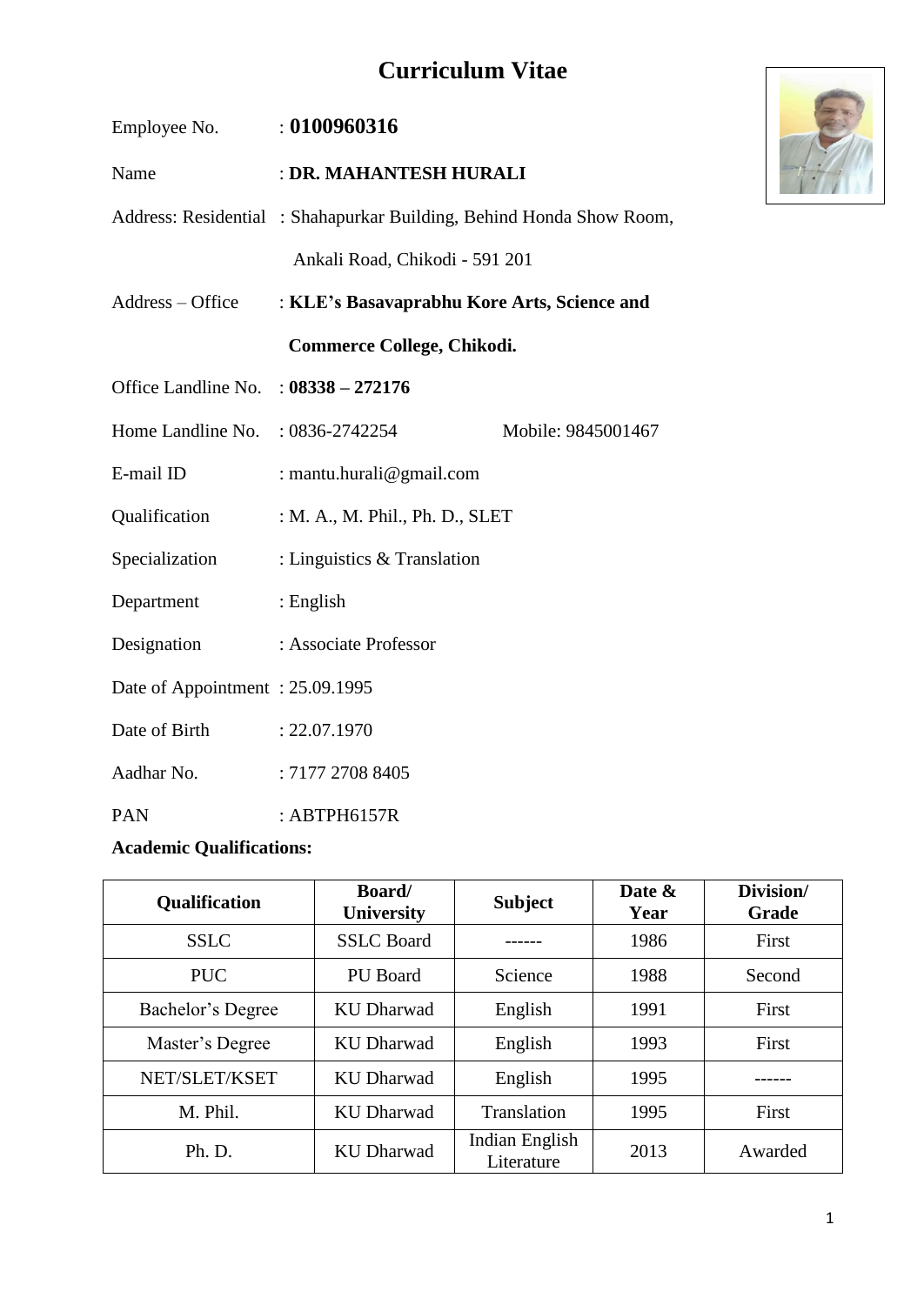| <b>Research Stage</b>           | <b>Title of Thesis</b>                                       |
|---------------------------------|--------------------------------------------------------------|
| M. Phil.<br>Awarded in 1995     | Speaking of Shiva: A Study in Translation                    |
| Ph. D.<br>Awarded on 28.01.2013 | Indian English Novels of Social Realism (1980-2000): A Study |

### **Details of Research Guideship:**

| Sl. No. | Name of the University / Institute |
|---------|------------------------------------|
|         | Drvidian University, Kuppam, AP.   |

#### **Research Guidance:**

| <b>Sl. No.</b>   | M.Phil./Ph.D. | <b>Title of the Theses</b>                                                                   | University where the<br>work was carried out       |
|------------------|---------------|----------------------------------------------------------------------------------------------|----------------------------------------------------|
| 1.               | M.Phil.       | <b>Impact of Mass Media on Adolescent</b><br>Girls in Learning English Language              | Sri Venkateshwar<br>University, Tirupati. (AP)     |
| 2.               | M.Phil.       | Modernity in the Novels of<br><b>Amitav Ghosh</b>                                            | Drvidian University,<br>Kuppam. (AP)               |
| 3.               | M.Phil.       | Voice of the Downtrodden in<br>Mulk Raj Anand's Fiction-A Study of<br>Untouchable and Coolie | <b>Vinayak Missions</b><br>University, Salem. (TN) |
| $\overline{4}$ . | M.Phil.       | Modernity in the Novels of<br><b>Rohinton Mistry</b>                                         | Sri Venkateshwar<br>University, Tirupati. (AP)     |
| 5.               | M.Phil.       | Tradition in the plays of Girish Karnad<br>and T.P.Kailasam: A Comparative Study             | Sri Venkateshwar<br>University, Tirupati. (AP)     |
| 6.               | M.Phil.       | A.K.Ramanujan's Vachana Translations:<br>A Linguistic Study                                  | Sri Venkateshwar<br>University, Tirupati. (AP)     |
| 7.               | M.Phil.       | Upamanyu Chatterjee's Selected Novels:<br>A Study in Theme and Technique                     | Sri Venkateshwar<br>University, Tirupati. (AP)     |

#### **Research Project:**

| <b>Title of the Project</b>                                                                                         | <b>Funding Agency</b><br><b>Amount in Rs.</b> | <b>Duration</b> | Submitted /<br>On-going |
|---------------------------------------------------------------------------------------------------------------------|-----------------------------------------------|-----------------|-------------------------|
| Problems of Teaching Language Skills<br>at Tertiary Level in Rural Colleges: A<br><b>Study in Bagalkot District</b> | UGC, New Delhi<br>1,07,000                    | 02 Years        | <b>Completed</b>        |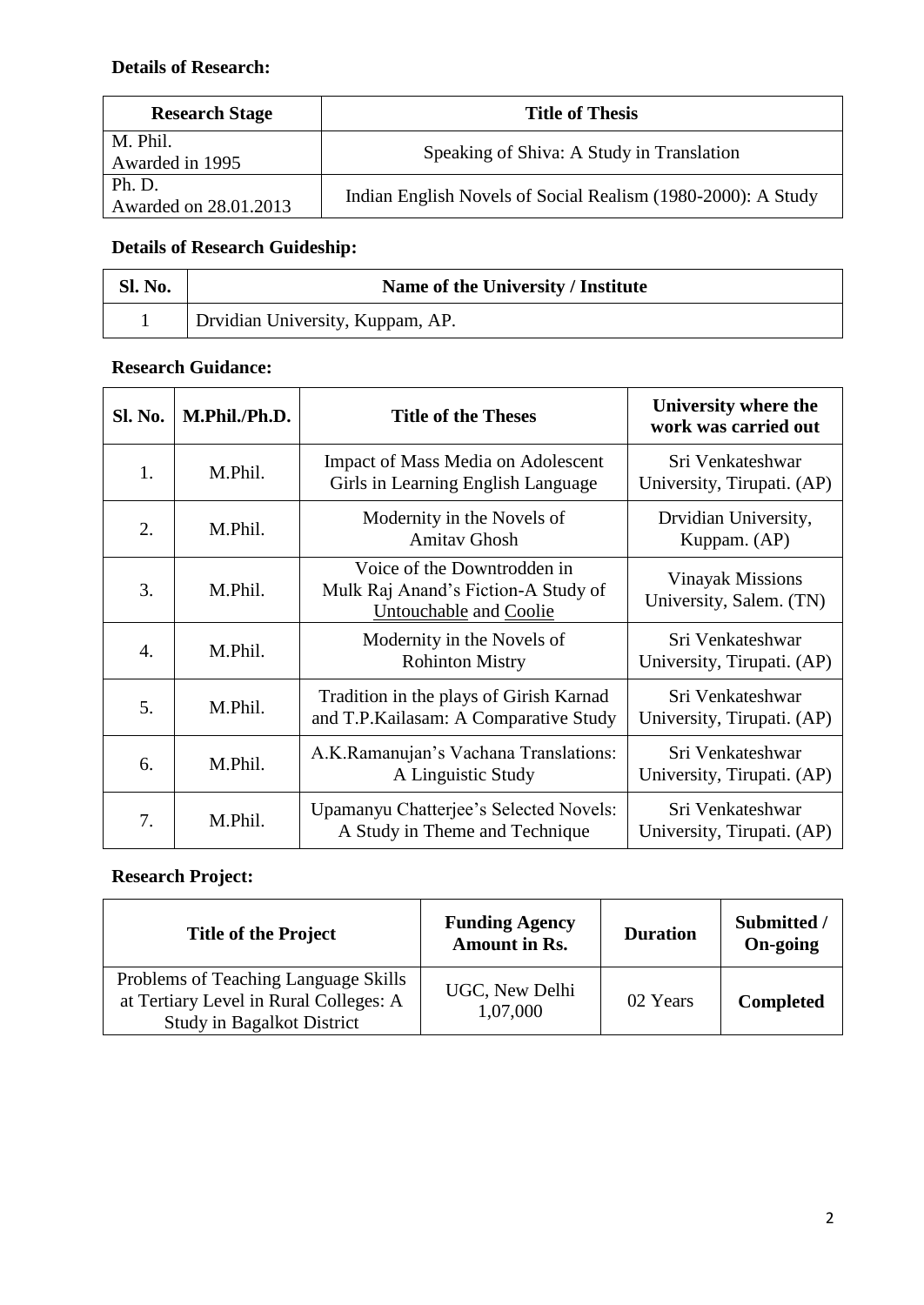| No.<br><b>Conference &amp; Level</b><br><b>Date</b><br><b>Agency</b><br>Babaleshwar<br><b>State Level</b><br>$\mathbf{1}$<br>S S Arts College<br>Seminar<br><b>National Level</b><br>J S S Arts, Science & Commerce<br>Gokak<br>$\overline{2}$<br>Seminar<br>College<br>S V M Arts, Science & Commerce<br><b>National Level</b><br>Ilkal<br>3<br>Seminar<br>College<br>Dept. of Studies in English,<br>International<br>Dharwad<br>$\overline{4}$<br>Conference<br>Karnataka University<br>National Level<br>S R Kanti Arts, Commerce &<br>Mudhol<br>5<br>Science College,<br>Seminar<br>National Level<br><b>Banhatti</b><br>6<br>S T C Arts and Commerce College<br>Seminar<br>National Level<br>S V M Arts, Science & Commerce<br><b>Ilkal</b><br>$\overline{7}$<br>Seminar<br>12 & 13, Aug. 2009<br>College<br>National Level<br>S K S Jigalur Arts and Commerce<br>Dharwad<br>8<br>Seminar<br>College<br>S R Kanti Arts, Commerce &<br>State Level<br>Mudhol<br>9<br>08 & 09, Oct. 2009<br><b>Science College</b><br>Seminar<br><b>National Level</b><br>S.S.K. Basaveshwar<br><b>Basavakalyana</b><br>10<br>Seminar<br>College of Arts and Science<br><b>National Level</b><br>Department of English, Rani<br><b>Belagavi</b><br>11<br>Seminar<br>Channamma University<br>11 & 12, April 2012<br>International<br>Chennai (TN)<br>12<br><b>Velammal Engineering College</b><br>Conference<br>19, 20 & 21, July 2012<br>International<br>Department of English, Periyar<br>Salem (TN)<br>13<br>Conference<br>University<br>03 & 04, Sept. 2012<br>Department of English, Acharya<br>Guntur (AP)<br><b>Global Seminar</b><br>14<br>Nagarjun University<br>14, 15 & 16 Dec., 2012<br>International<br>VIT University (TN)<br><b>Vellore (TN)</b><br>15<br>03, 04 & 05 Jan. 2013<br>Vellore Institute of Technology<br>Congress<br>International<br>International Academic and<br>Hyderabad<br>16<br>Conference<br><b>Industrial Research Solutions</b><br>06 & 07, July 2013<br>International<br>Karnataka State Women's<br>Vijayapur<br>17<br>25 & 26, Oct. 2013<br>Seminar<br>University<br><b>National Level</b><br><b>Belagavi</b> | SI. | Seminar / | Name of the Sponsoring College / | <b>Place and</b>       |
|-------------------------------------------------------------------------------------------------------------------------------------------------------------------------------------------------------------------------------------------------------------------------------------------------------------------------------------------------------------------------------------------------------------------------------------------------------------------------------------------------------------------------------------------------------------------------------------------------------------------------------------------------------------------------------------------------------------------------------------------------------------------------------------------------------------------------------------------------------------------------------------------------------------------------------------------------------------------------------------------------------------------------------------------------------------------------------------------------------------------------------------------------------------------------------------------------------------------------------------------------------------------------------------------------------------------------------------------------------------------------------------------------------------------------------------------------------------------------------------------------------------------------------------------------------------------------------------------------------------------------------------------------------------------------------------------------------------------------------------------------------------------------------------------------------------------------------------------------------------------------------------------------------------------------------------------------------------------------------------------------------------------------------------------------------------------------------------------------------------------------------------------|-----|-----------|----------------------------------|------------------------|
|                                                                                                                                                                                                                                                                                                                                                                                                                                                                                                                                                                                                                                                                                                                                                                                                                                                                                                                                                                                                                                                                                                                                                                                                                                                                                                                                                                                                                                                                                                                                                                                                                                                                                                                                                                                                                                                                                                                                                                                                                                                                                                                                           |     |           |                                  |                        |
|                                                                                                                                                                                                                                                                                                                                                                                                                                                                                                                                                                                                                                                                                                                                                                                                                                                                                                                                                                                                                                                                                                                                                                                                                                                                                                                                                                                                                                                                                                                                                                                                                                                                                                                                                                                                                                                                                                                                                                                                                                                                                                                                           |     |           |                                  |                        |
|                                                                                                                                                                                                                                                                                                                                                                                                                                                                                                                                                                                                                                                                                                                                                                                                                                                                                                                                                                                                                                                                                                                                                                                                                                                                                                                                                                                                                                                                                                                                                                                                                                                                                                                                                                                                                                                                                                                                                                                                                                                                                                                                           |     |           |                                  | 19 & 20, March 2005    |
|                                                                                                                                                                                                                                                                                                                                                                                                                                                                                                                                                                                                                                                                                                                                                                                                                                                                                                                                                                                                                                                                                                                                                                                                                                                                                                                                                                                                                                                                                                                                                                                                                                                                                                                                                                                                                                                                                                                                                                                                                                                                                                                                           |     |           |                                  |                        |
|                                                                                                                                                                                                                                                                                                                                                                                                                                                                                                                                                                                                                                                                                                                                                                                                                                                                                                                                                                                                                                                                                                                                                                                                                                                                                                                                                                                                                                                                                                                                                                                                                                                                                                                                                                                                                                                                                                                                                                                                                                                                                                                                           |     |           |                                  | 17 & 18, Oct. 2008     |
|                                                                                                                                                                                                                                                                                                                                                                                                                                                                                                                                                                                                                                                                                                                                                                                                                                                                                                                                                                                                                                                                                                                                                                                                                                                                                                                                                                                                                                                                                                                                                                                                                                                                                                                                                                                                                                                                                                                                                                                                                                                                                                                                           |     |           |                                  |                        |
|                                                                                                                                                                                                                                                                                                                                                                                                                                                                                                                                                                                                                                                                                                                                                                                                                                                                                                                                                                                                                                                                                                                                                                                                                                                                                                                                                                                                                                                                                                                                                                                                                                                                                                                                                                                                                                                                                                                                                                                                                                                                                                                                           |     |           |                                  | 06 & 07, Nov., 2008    |
|                                                                                                                                                                                                                                                                                                                                                                                                                                                                                                                                                                                                                                                                                                                                                                                                                                                                                                                                                                                                                                                                                                                                                                                                                                                                                                                                                                                                                                                                                                                                                                                                                                                                                                                                                                                                                                                                                                                                                                                                                                                                                                                                           |     |           |                                  |                        |
|                                                                                                                                                                                                                                                                                                                                                                                                                                                                                                                                                                                                                                                                                                                                                                                                                                                                                                                                                                                                                                                                                                                                                                                                                                                                                                                                                                                                                                                                                                                                                                                                                                                                                                                                                                                                                                                                                                                                                                                                                                                                                                                                           |     |           |                                  | 16, 17 & 18 Feb. 2009  |
|                                                                                                                                                                                                                                                                                                                                                                                                                                                                                                                                                                                                                                                                                                                                                                                                                                                                                                                                                                                                                                                                                                                                                                                                                                                                                                                                                                                                                                                                                                                                                                                                                                                                                                                                                                                                                                                                                                                                                                                                                                                                                                                                           |     |           |                                  |                        |
|                                                                                                                                                                                                                                                                                                                                                                                                                                                                                                                                                                                                                                                                                                                                                                                                                                                                                                                                                                                                                                                                                                                                                                                                                                                                                                                                                                                                                                                                                                                                                                                                                                                                                                                                                                                                                                                                                                                                                                                                                                                                                                                                           |     |           |                                  | 06 & 07, March 2009    |
|                                                                                                                                                                                                                                                                                                                                                                                                                                                                                                                                                                                                                                                                                                                                                                                                                                                                                                                                                                                                                                                                                                                                                                                                                                                                                                                                                                                                                                                                                                                                                                                                                                                                                                                                                                                                                                                                                                                                                                                                                                                                                                                                           |     |           |                                  |                        |
|                                                                                                                                                                                                                                                                                                                                                                                                                                                                                                                                                                                                                                                                                                                                                                                                                                                                                                                                                                                                                                                                                                                                                                                                                                                                                                                                                                                                                                                                                                                                                                                                                                                                                                                                                                                                                                                                                                                                                                                                                                                                                                                                           |     |           |                                  | 01 & 02, May 2009      |
|                                                                                                                                                                                                                                                                                                                                                                                                                                                                                                                                                                                                                                                                                                                                                                                                                                                                                                                                                                                                                                                                                                                                                                                                                                                                                                                                                                                                                                                                                                                                                                                                                                                                                                                                                                                                                                                                                                                                                                                                                                                                                                                                           |     |           |                                  |                        |
|                                                                                                                                                                                                                                                                                                                                                                                                                                                                                                                                                                                                                                                                                                                                                                                                                                                                                                                                                                                                                                                                                                                                                                                                                                                                                                                                                                                                                                                                                                                                                                                                                                                                                                                                                                                                                                                                                                                                                                                                                                                                                                                                           |     |           |                                  |                        |
|                                                                                                                                                                                                                                                                                                                                                                                                                                                                                                                                                                                                                                                                                                                                                                                                                                                                                                                                                                                                                                                                                                                                                                                                                                                                                                                                                                                                                                                                                                                                                                                                                                                                                                                                                                                                                                                                                                                                                                                                                                                                                                                                           |     |           |                                  |                        |
|                                                                                                                                                                                                                                                                                                                                                                                                                                                                                                                                                                                                                                                                                                                                                                                                                                                                                                                                                                                                                                                                                                                                                                                                                                                                                                                                                                                                                                                                                                                                                                                                                                                                                                                                                                                                                                                                                                                                                                                                                                                                                                                                           |     |           |                                  | 11 & 12, Sept. 2009    |
|                                                                                                                                                                                                                                                                                                                                                                                                                                                                                                                                                                                                                                                                                                                                                                                                                                                                                                                                                                                                                                                                                                                                                                                                                                                                                                                                                                                                                                                                                                                                                                                                                                                                                                                                                                                                                                                                                                                                                                                                                                                                                                                                           |     |           |                                  |                        |
|                                                                                                                                                                                                                                                                                                                                                                                                                                                                                                                                                                                                                                                                                                                                                                                                                                                                                                                                                                                                                                                                                                                                                                                                                                                                                                                                                                                                                                                                                                                                                                                                                                                                                                                                                                                                                                                                                                                                                                                                                                                                                                                                           |     |           |                                  |                        |
|                                                                                                                                                                                                                                                                                                                                                                                                                                                                                                                                                                                                                                                                                                                                                                                                                                                                                                                                                                                                                                                                                                                                                                                                                                                                                                                                                                                                                                                                                                                                                                                                                                                                                                                                                                                                                                                                                                                                                                                                                                                                                                                                           |     |           |                                  |                        |
|                                                                                                                                                                                                                                                                                                                                                                                                                                                                                                                                                                                                                                                                                                                                                                                                                                                                                                                                                                                                                                                                                                                                                                                                                                                                                                                                                                                                                                                                                                                                                                                                                                                                                                                                                                                                                                                                                                                                                                                                                                                                                                                                           |     |           |                                  | 02, 03 & 04, Mar. 2012 |
|                                                                                                                                                                                                                                                                                                                                                                                                                                                                                                                                                                                                                                                                                                                                                                                                                                                                                                                                                                                                                                                                                                                                                                                                                                                                                                                                                                                                                                                                                                                                                                                                                                                                                                                                                                                                                                                                                                                                                                                                                                                                                                                                           |     |           |                                  |                        |
|                                                                                                                                                                                                                                                                                                                                                                                                                                                                                                                                                                                                                                                                                                                                                                                                                                                                                                                                                                                                                                                                                                                                                                                                                                                                                                                                                                                                                                                                                                                                                                                                                                                                                                                                                                                                                                                                                                                                                                                                                                                                                                                                           |     |           |                                  |                        |
|                                                                                                                                                                                                                                                                                                                                                                                                                                                                                                                                                                                                                                                                                                                                                                                                                                                                                                                                                                                                                                                                                                                                                                                                                                                                                                                                                                                                                                                                                                                                                                                                                                                                                                                                                                                                                                                                                                                                                                                                                                                                                                                                           |     |           |                                  |                        |
|                                                                                                                                                                                                                                                                                                                                                                                                                                                                                                                                                                                                                                                                                                                                                                                                                                                                                                                                                                                                                                                                                                                                                                                                                                                                                                                                                                                                                                                                                                                                                                                                                                                                                                                                                                                                                                                                                                                                                                                                                                                                                                                                           |     |           |                                  |                        |
|                                                                                                                                                                                                                                                                                                                                                                                                                                                                                                                                                                                                                                                                                                                                                                                                                                                                                                                                                                                                                                                                                                                                                                                                                                                                                                                                                                                                                                                                                                                                                                                                                                                                                                                                                                                                                                                                                                                                                                                                                                                                                                                                           |     |           |                                  |                        |
|                                                                                                                                                                                                                                                                                                                                                                                                                                                                                                                                                                                                                                                                                                                                                                                                                                                                                                                                                                                                                                                                                                                                                                                                                                                                                                                                                                                                                                                                                                                                                                                                                                                                                                                                                                                                                                                                                                                                                                                                                                                                                                                                           |     |           |                                  |                        |
|                                                                                                                                                                                                                                                                                                                                                                                                                                                                                                                                                                                                                                                                                                                                                                                                                                                                                                                                                                                                                                                                                                                                                                                                                                                                                                                                                                                                                                                                                                                                                                                                                                                                                                                                                                                                                                                                                                                                                                                                                                                                                                                                           |     |           |                                  |                        |
|                                                                                                                                                                                                                                                                                                                                                                                                                                                                                                                                                                                                                                                                                                                                                                                                                                                                                                                                                                                                                                                                                                                                                                                                                                                                                                                                                                                                                                                                                                                                                                                                                                                                                                                                                                                                                                                                                                                                                                                                                                                                                                                                           |     |           |                                  |                        |
|                                                                                                                                                                                                                                                                                                                                                                                                                                                                                                                                                                                                                                                                                                                                                                                                                                                                                                                                                                                                                                                                                                                                                                                                                                                                                                                                                                                                                                                                                                                                                                                                                                                                                                                                                                                                                                                                                                                                                                                                                                                                                                                                           |     |           |                                  |                        |
|                                                                                                                                                                                                                                                                                                                                                                                                                                                                                                                                                                                                                                                                                                                                                                                                                                                                                                                                                                                                                                                                                                                                                                                                                                                                                                                                                                                                                                                                                                                                                                                                                                                                                                                                                                                                                                                                                                                                                                                                                                                                                                                                           |     |           |                                  |                        |
|                                                                                                                                                                                                                                                                                                                                                                                                                                                                                                                                                                                                                                                                                                                                                                                                                                                                                                                                                                                                                                                                                                                                                                                                                                                                                                                                                                                                                                                                                                                                                                                                                                                                                                                                                                                                                                                                                                                                                                                                                                                                                                                                           |     |           |                                  |                        |
|                                                                                                                                                                                                                                                                                                                                                                                                                                                                                                                                                                                                                                                                                                                                                                                                                                                                                                                                                                                                                                                                                                                                                                                                                                                                                                                                                                                                                                                                                                                                                                                                                                                                                                                                                                                                                                                                                                                                                                                                                                                                                                                                           |     |           |                                  |                        |
|                                                                                                                                                                                                                                                                                                                                                                                                                                                                                                                                                                                                                                                                                                                                                                                                                                                                                                                                                                                                                                                                                                                                                                                                                                                                                                                                                                                                                                                                                                                                                                                                                                                                                                                                                                                                                                                                                                                                                                                                                                                                                                                                           |     |           |                                  |                        |
|                                                                                                                                                                                                                                                                                                                                                                                                                                                                                                                                                                                                                                                                                                                                                                                                                                                                                                                                                                                                                                                                                                                                                                                                                                                                                                                                                                                                                                                                                                                                                                                                                                                                                                                                                                                                                                                                                                                                                                                                                                                                                                                                           |     |           |                                  |                        |
|                                                                                                                                                                                                                                                                                                                                                                                                                                                                                                                                                                                                                                                                                                                                                                                                                                                                                                                                                                                                                                                                                                                                                                                                                                                                                                                                                                                                                                                                                                                                                                                                                                                                                                                                                                                                                                                                                                                                                                                                                                                                                                                                           | 18  | Seminar   | Rani Channamma University        | 22 & 23, Nov. 2013     |
| <b>National Level</b><br><b>Ilkal</b>                                                                                                                                                                                                                                                                                                                                                                                                                                                                                                                                                                                                                                                                                                                                                                                                                                                                                                                                                                                                                                                                                                                                                                                                                                                                                                                                                                                                                                                                                                                                                                                                                                                                                                                                                                                                                                                                                                                                                                                                                                                                                                     |     |           |                                  |                        |
| 19<br>SVM Arts & Commerce College<br>Conference                                                                                                                                                                                                                                                                                                                                                                                                                                                                                                                                                                                                                                                                                                                                                                                                                                                                                                                                                                                                                                                                                                                                                                                                                                                                                                                                                                                                                                                                                                                                                                                                                                                                                                                                                                                                                                                                                                                                                                                                                                                                                           |     |           |                                  | 27 & 28, Dec., 2013    |
| <b>National Level</b><br>Haveri                                                                                                                                                                                                                                                                                                                                                                                                                                                                                                                                                                                                                                                                                                                                                                                                                                                                                                                                                                                                                                                                                                                                                                                                                                                                                                                                                                                                                                                                                                                                                                                                                                                                                                                                                                                                                                                                                                                                                                                                                                                                                                           |     |           |                                  |                        |
| 20<br><b>GH</b> College<br>Seminar                                                                                                                                                                                                                                                                                                                                                                                                                                                                                                                                                                                                                                                                                                                                                                                                                                                                                                                                                                                                                                                                                                                                                                                                                                                                                                                                                                                                                                                                                                                                                                                                                                                                                                                                                                                                                                                                                                                                                                                                                                                                                                        |     |           |                                  | 24 & 25, Jan. 2014     |
| <b>National Level</b><br><b>Belagavi</b>                                                                                                                                                                                                                                                                                                                                                                                                                                                                                                                                                                                                                                                                                                                                                                                                                                                                                                                                                                                                                                                                                                                                                                                                                                                                                                                                                                                                                                                                                                                                                                                                                                                                                                                                                                                                                                                                                                                                                                                                                                                                                                  |     |           |                                  |                        |
| 21<br>Lingaraj College<br>Seminar                                                                                                                                                                                                                                                                                                                                                                                                                                                                                                                                                                                                                                                                                                                                                                                                                                                                                                                                                                                                                                                                                                                                                                                                                                                                                                                                                                                                                                                                                                                                                                                                                                                                                                                                                                                                                                                                                                                                                                                                                                                                                                         |     |           |                                  | 01 & 02, March 2014    |
| <b>National Level</b><br><b>Dharwad</b>                                                                                                                                                                                                                                                                                                                                                                                                                                                                                                                                                                                                                                                                                                                                                                                                                                                                                                                                                                                                                                                                                                                                                                                                                                                                                                                                                                                                                                                                                                                                                                                                                                                                                                                                                                                                                                                                                                                                                                                                                                                                                                   |     |           |                                  |                        |
| 22<br>Karnataka University<br>Seminar                                                                                                                                                                                                                                                                                                                                                                                                                                                                                                                                                                                                                                                                                                                                                                                                                                                                                                                                                                                                                                                                                                                                                                                                                                                                                                                                                                                                                                                                                                                                                                                                                                                                                                                                                                                                                                                                                                                                                                                                                                                                                                     |     |           |                                  | 22 & 23, April 2014    |
| <b>State Level</b><br>Haveri                                                                                                                                                                                                                                                                                                                                                                                                                                                                                                                                                                                                                                                                                                                                                                                                                                                                                                                                                                                                                                                                                                                                                                                                                                                                                                                                                                                                                                                                                                                                                                                                                                                                                                                                                                                                                                                                                                                                                                                                                                                                                                              |     |           |                                  |                        |
| 23<br><b>GH</b> College<br>16 Aug. 2014<br>Workshop                                                                                                                                                                                                                                                                                                                                                                                                                                                                                                                                                                                                                                                                                                                                                                                                                                                                                                                                                                                                                                                                                                                                                                                                                                                                                                                                                                                                                                                                                                                                                                                                                                                                                                                                                                                                                                                                                                                                                                                                                                                                                       |     |           |                                  |                        |
| <b>National Level</b><br>Haveri                                                                                                                                                                                                                                                                                                                                                                                                                                                                                                                                                                                                                                                                                                                                                                                                                                                                                                                                                                                                                                                                                                                                                                                                                                                                                                                                                                                                                                                                                                                                                                                                                                                                                                                                                                                                                                                                                                                                                                                                                                                                                                           |     |           |                                  |                        |
| 24<br><b>GH</b> College<br>11 Nov. 2014<br>Seminar                                                                                                                                                                                                                                                                                                                                                                                                                                                                                                                                                                                                                                                                                                                                                                                                                                                                                                                                                                                                                                                                                                                                                                                                                                                                                                                                                                                                                                                                                                                                                                                                                                                                                                                                                                                                                                                                                                                                                                                                                                                                                        |     |           |                                  |                        |

### **Seminars, Conferences, Symposia, Workshops Attended:**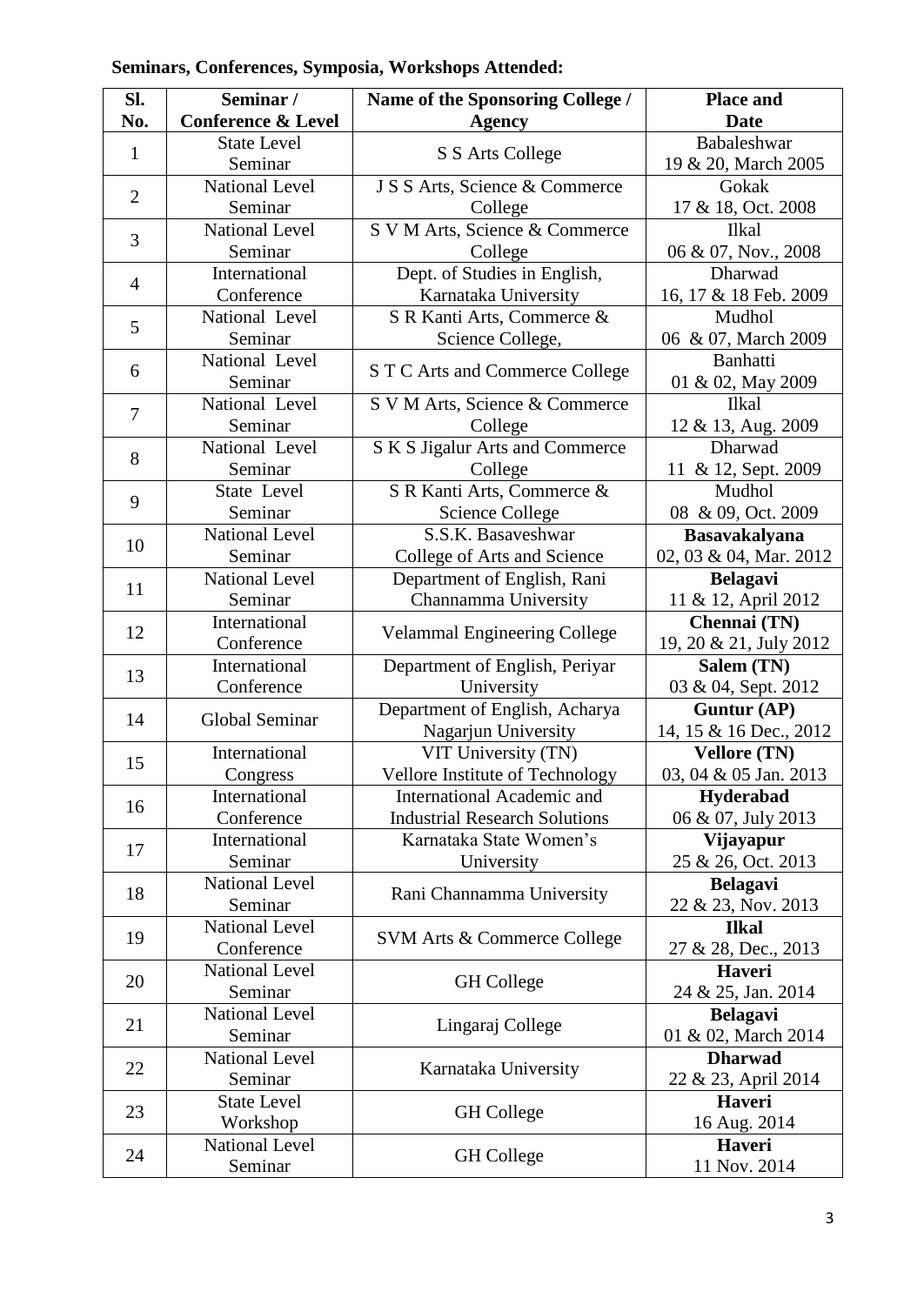| 25 | <b>National Level</b> | GIB Arts, Science, Commerce & PG | <b>Nipani</b>          |
|----|-----------------------|----------------------------------|------------------------|
|    | Conference            | College                          | 06 & 07, Feb. 2015     |
| 26 | International         | MM's Arts, Commerce, Science &   | <b>Belagavi</b>        |
|    | Conference            | Home Science College             | 04 April 2015          |
| 27 | <b>State Level</b>    | <b>GH</b> College                | <b>Haveri</b>          |
|    | Workshop              |                                  | 11 April 2015          |
| 28 | <b>National Level</b> | Miraj Mahavidyalaya              | Miraj                  |
|    | Seminar               |                                  | 09 & 10, Oct. 2015     |
| 29 | International         | Indira Gandhi National Tribal    | <b>Amarkantak (MP)</b> |
|    | Conference            | University                       | 2, 3 & 4, Sept. 2016   |

## **Papers Presented:**

| SI.<br>No.                                                 | <b>Place and</b><br><b>Date</b>                                 | <b>Title of the Paper</b>                                             |  |  |
|------------------------------------------------------------|-----------------------------------------------------------------|-----------------------------------------------------------------------|--|--|
|                                                            | <b>Papers Presented in International Seminars / Conferences</b> |                                                                       |  |  |
| 1                                                          | Chennai (TN)<br>19, 20 & 21<br><b>July 2012</b>                 | Teaching-Learning Language through Labs                               |  |  |
| $\overline{2}$                                             | Salem (TN)<br>03 & 04<br>Sept., 2012                            | Every Day Life and Literature                                         |  |  |
| 3                                                          | Guntur (AP)<br>14, 15 & 16<br>Dec., 2012                        | A Voice of Protest in Kannada Dalit Novels                            |  |  |
| $\overline{4}$                                             | <b>Vellore (TN)</b><br>03, 04 & 05<br>Jan., 2013                | Problems of Semantic Structures in Translation of Kannada<br>Vachanas |  |  |
| 5                                                          | <b>Hyderabad</b> (AP)<br>06 & 07<br>July, 2013                  | Social realism in Partap Sharma's Days of the Turban                  |  |  |
| 6                                                          | Vijayapur<br>25 & 26<br>Oct., 2013                              | Amit Chaodhuri's A New World: A Diasporic Novel                       |  |  |
| $\tau$                                                     | <b>Belagavi</b><br>04 April, 2015                               | Teaching of English Language through Labs                             |  |  |
| 8                                                          | Amarkantak (MP)<br>$02, 03, \& 04$<br>September 2016            | Voice of Protest in Mahadev's Odalaala                                |  |  |
| <b>Papers Presented in National Seminars / Conferences</b> |                                                                 |                                                                       |  |  |
| 9                                                          | <b>Basavakalyan</b><br>02, 03 & 04<br>March 2012                | English Teaching through Language Laboratories                        |  |  |
| 10                                                         | <b>Belagavi</b><br>11 & 12<br>April 2012                        | Tagore's Creative Writing and Short Stories                           |  |  |
| 11                                                         | <b>Belagavi</b><br>22 & 23<br>Nov., 2013                        | Women Empowerment through Education                                   |  |  |
| 12                                                         | <b>Ilkal</b><br>27 & 28                                         | Dalit Literature in Karnataka                                         |  |  |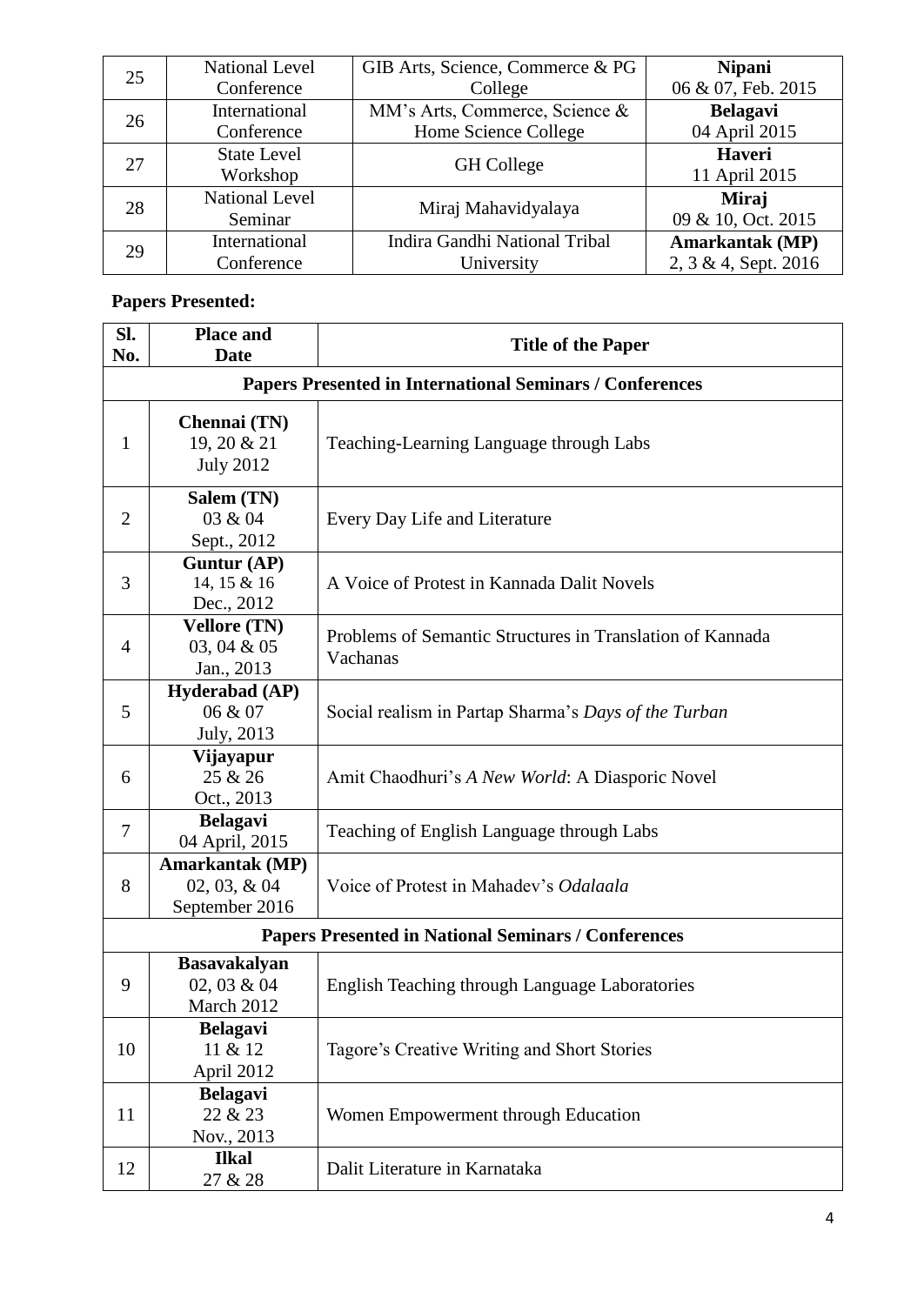|    | Dec., 2013                                |                                                                           |
|----|-------------------------------------------|---------------------------------------------------------------------------|
| 13 | <b>Haveri</b><br>24 & 25<br>Jan., 2014    | Sustained Growth and Indian Rupee                                         |
| 14 | <b>Belagavi</b><br>01 & 02<br>March, 2014 | Semantic Structures in Translation of Vacanas by A. K. Ramanujan          |
| 15 | Miraj<br>09 & 10<br>October 2015          | Research and Higher Education: The Role of Teachers and the<br>Government |

#### **Teaching Experience:**

| <b>Courses Taught</b><br>UG/PG | <b>Name of the College</b>                                                | <b>Duration</b>                |
|--------------------------------|---------------------------------------------------------------------------|--------------------------------|
| $U.G. - B.A.$ and $B.Com.$     | KLE's SCP Arts and DDS Comm.<br>College, Mahalingpur                      | 25.09.1995<br>tο<br>17.04.2017 |
| U.G. - B.A., B.Sc. and B.Com.  | KLE's Basavaprabhu Kore Arts,<br>Science and Commerce College,<br>Chikodi | 18.04.2017<br>to<br>till date  |

### **Training:**

| <b>Sl. No.</b> | <b>Training</b>                       | Name of the Agency                                                           | <b>Place and Date</b>                    |
|----------------|---------------------------------------|------------------------------------------------------------------------------|------------------------------------------|
|                | Vocational Guidance and<br>Counseling | <b>Employment Information</b><br>and Guidance Bureau,<br>Karnatak University | <b>Dharwad</b><br>5, 06 & 07 April, 2005 |
| 2              | Train the Trainer                     | <b>Infosys</b>                                                               | <b>Mysore</b><br>22 to 31October, 2007   |
| 3              | Global Skills<br>Enhancement          | <b>Infosys</b>                                                               | <b>Mysore</b><br>14 to 18 July, 2008     |
| 4              | Train the Trainer                     | <b>Infosys</b>                                                               | <b>Mysore</b><br>29 & 30 May, 2009       |

### **RC / OC Attended:**

| <b>Event</b>              | <b>University / Agency</b>               | <b>Place and Date</b>                          |
|---------------------------|------------------------------------------|------------------------------------------------|
| <b>Refresher Course</b>   | UGC ASC,<br>Karnatak University Dharwad. | <b>Dharwad</b><br>29.11.2008<br>to 19.12.2008  |
| <b>Orientation Course</b> | UGC ASC,<br>Karnatak University Dharwad. | <b>Dharwad</b><br>21.06.2011<br>to 18.07.2011  |
| <b>Refresher Course</b>   | UGC ASC,<br>NEHU, Shillong.              | <b>Shillong</b><br>10.03.2014<br>to 31.03.2014 |
| <b>Refresher Course</b>   | UGC ASC,<br>Karnatak University Dharwad. | <b>Dharwad</b><br>20.09.2014<br>to 11.10.2014  |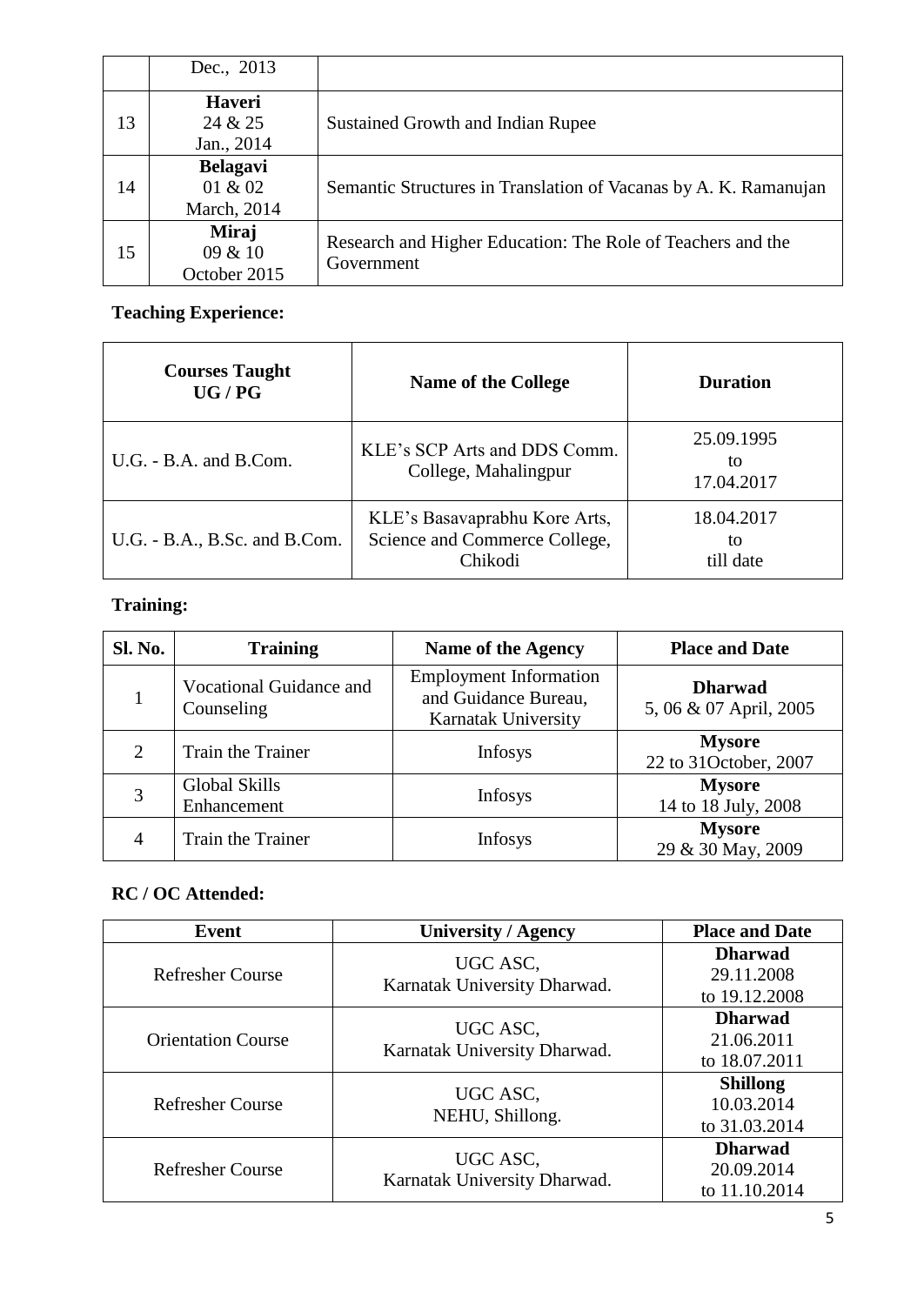## **Publications: Articles:**

| SI.<br>No.     | <b>Title</b>                                             | <b>Journal</b> with<br><b>Volume &amp; Date</b>                                                                                  | <b>ISSN</b> |
|----------------|----------------------------------------------------------|----------------------------------------------------------------------------------------------------------------------------------|-------------|
| 1              | <b>Realism and Social Realism</b>                        | Literary Endeavour, Vol.II,<br>No.3, Oct. 2011. Pp. 125-128.                                                                     | 0976-299X   |
| $\overline{2}$ | <b>Musical Images and Metaphors</b><br>in A Suitable Boy | Journal of Literatures in<br>English, Vol.IV, ISSUE 8, July-<br>Dec. 2011. Pp. 131-136.                                          | 0976-8262   |
| 3              | <b>Automated Language Teaching:</b><br>An Analysis       | Thematics, Vol.02, Issue 02,<br>June 2012. Pp. 80-83.                                                                            | 2231-4873   |
| $\overline{4}$ | Teaching of English Language<br>through Labs             | International Research Journal<br>of Commerce, Business and<br>Social Sciences. Vol. IV Issue<br>$I(I)$ . April, 2015. Pp.49-51. | 2277-9302   |

### **Chapters in Books:**

| Sl.<br>No.     | <b>Title of the Book</b>                                                                                                                                           | Title of the<br><b>Chapter</b>                                                            | Name of<br><b>Editor:</b>  | <b>Publication</b><br><b>Details</b>                      | <b>ISBN</b>           |
|----------------|--------------------------------------------------------------------------------------------------------------------------------------------------------------------|-------------------------------------------------------------------------------------------|----------------------------|-----------------------------------------------------------|-----------------------|
| $\mathbf{1}$   | Enriching the<br>Connection between<br>Literature and Life                                                                                                         | Every Day Life<br>and Literature                                                          | V. Sangeetha               | Salvi<br>Publications,<br>Salem, 2012.<br>Pp. 241-145.    | 978-93-<br>80516-09-7 |
| $\overline{2}$ | Dimensions of Indian<br>Diasporic Literature in<br>English: An<br><i>Exploration.</i> (Vol. 1)                                                                     | Amit Chaudhuri's<br>A New World: A<br>Diasporic Novel                                     | P. Kannan                  | Thematic<br>Publications,<br>Latur, 2013.<br>Pp. 134-136. | 978-93-<br>83192-09-0 |
| $\overline{3}$ | Proceedings of<br><b>International</b><br>Conference on<br>'English Language<br>and Literature'                                                                    | Social realism in<br>Partap Sharma's<br>Days of the<br>Turban                             |                            | Hyderabad,<br>July 6-7,<br>2013.<br>Pp.130-135.           | 978-93-<br>82359-23-4 |
| $\overline{4}$ | Proceedings of<br>National Seminar on<br>'Role of Research in<br>Improvement of<br>Quality of Teaching<br>and Learning in<br>Higher Education'.<br>July 6-7, 2013. | Research and<br><b>Higher Education:</b><br>The Role of<br>Teachers and the<br>Government |                            | October,<br>2015. Miraj.<br>Pp.121-125.                   | 978-93-<br>5254-269-7 |
| 5              | Socio-cultural Values<br>in South Asian Novels                                                                                                                     | Novels of Social<br>Realism in Indian<br><b>English Literature</b>                        | Nagaraj G.<br>Holeyannavar | Mangalam<br>Publications,<br>Delhi. 2016.<br>Pp. 239-257. | 978-93-<br>82983-64-4 |

### **Organization of Events:**

| Sl.<br>No. | Event                      | <b>Place &amp; Date</b>                                  | <b>Topic</b>                      |
|------------|----------------------------|----------------------------------------------------------|-----------------------------------|
|            | <b>National Conference</b> | KLE's SCP Arts & DDS<br>Commerce College,<br>Mahalingpur | <b>Modern Presentation Skills</b> |